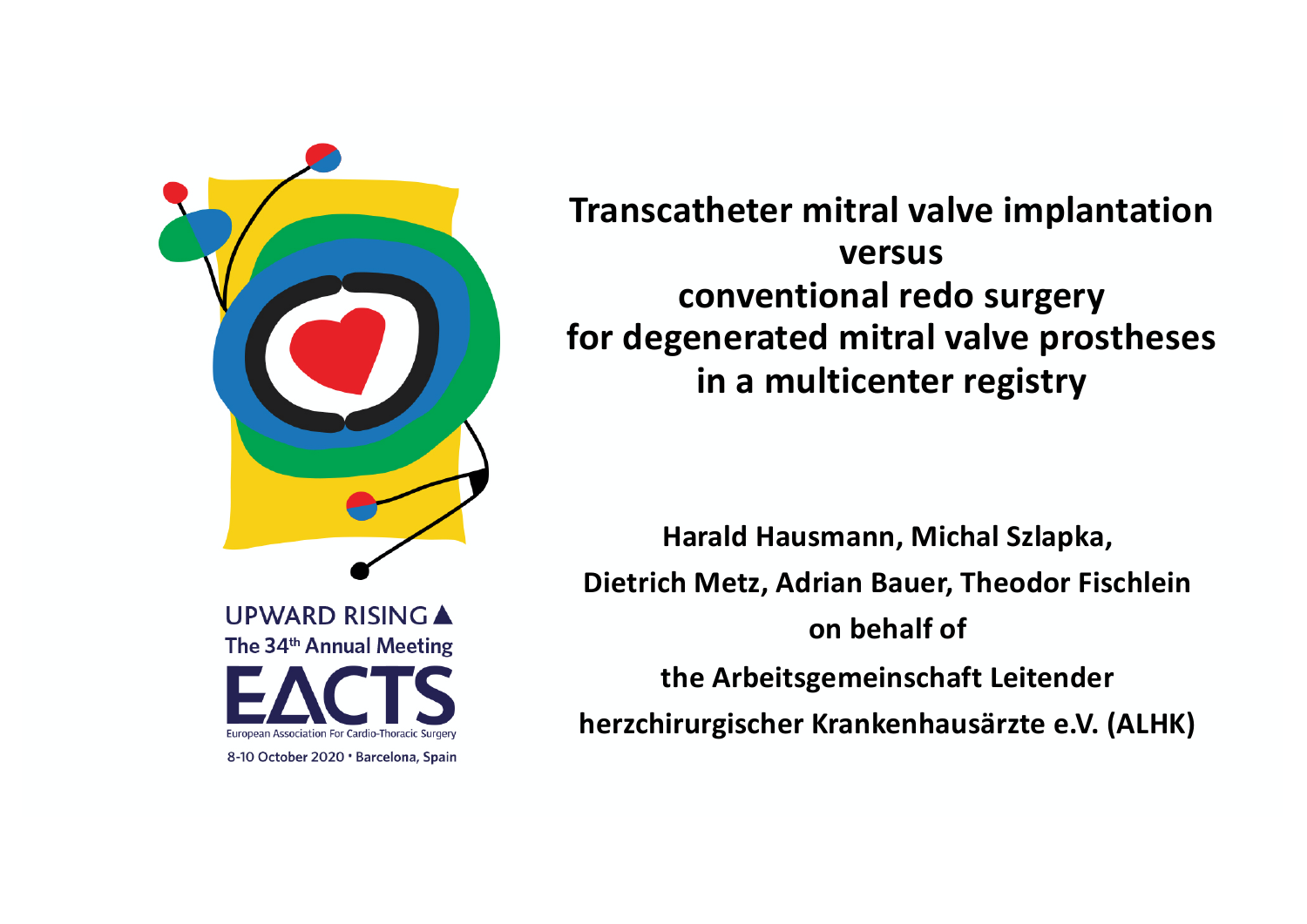

## **Conclusions**

Higher mortality-risk in transcatheter group

Similar observed mortality in transcatheter and surgical group

Procedure shortening-related clinical benefit

≥ moderate TR predictive of mortality

Prospective studies, longer follow-up needed



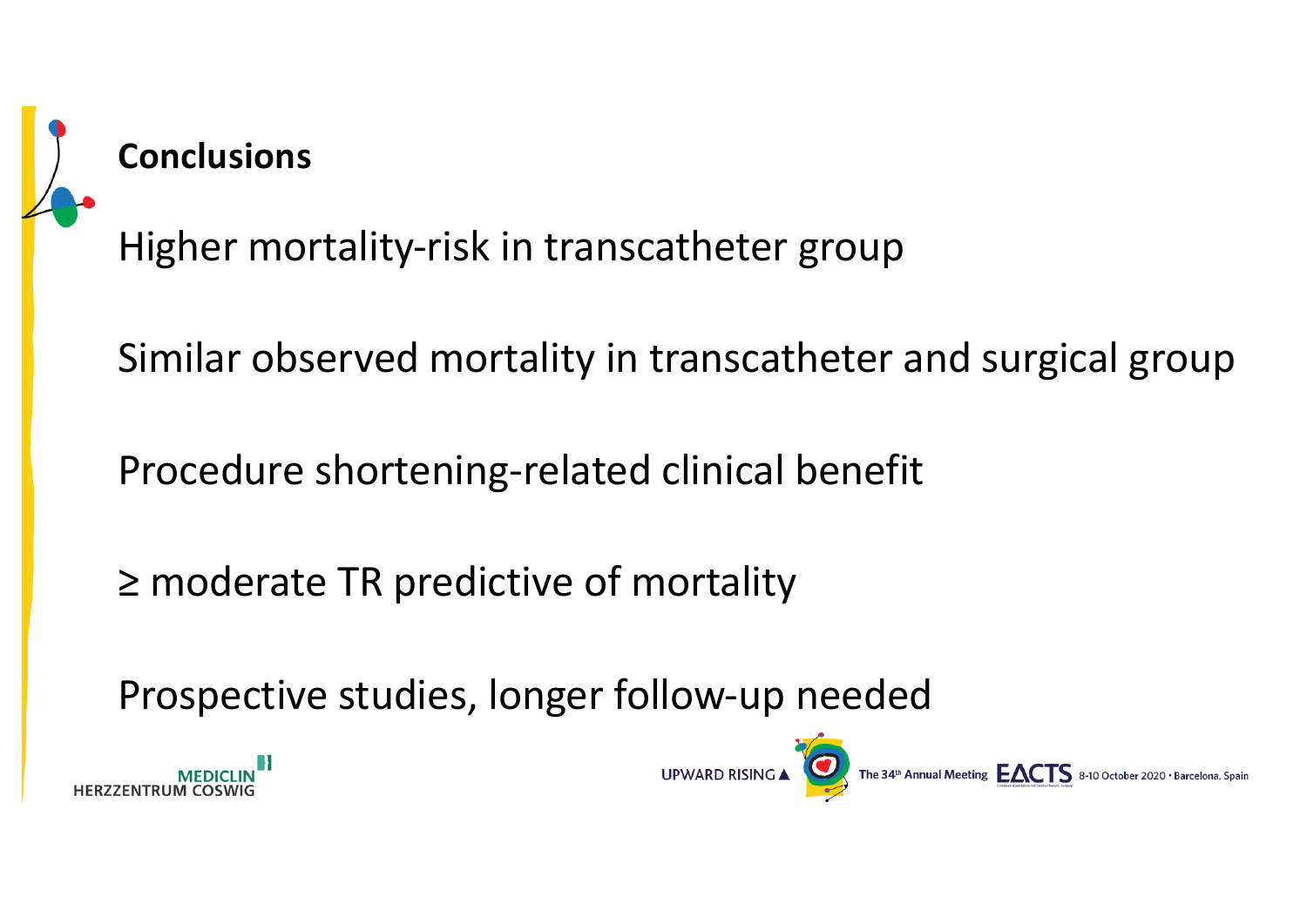## **Patients and Methods** Multicenter registry, retrospective analysis

273 patients with degenerated mitral prosthesis (DMVP):

- 79 in transcatheter mitral valve-in-valve (TM-ViV)
- 194 in repeat mitral valve replacement (Re-MVR) Group

Primary end-point: 30-day and mid-term mortality

Secondary end-point: MVARC-assessed outcome

P-value <0.05 statistically significant**HERZZENTRUM** 

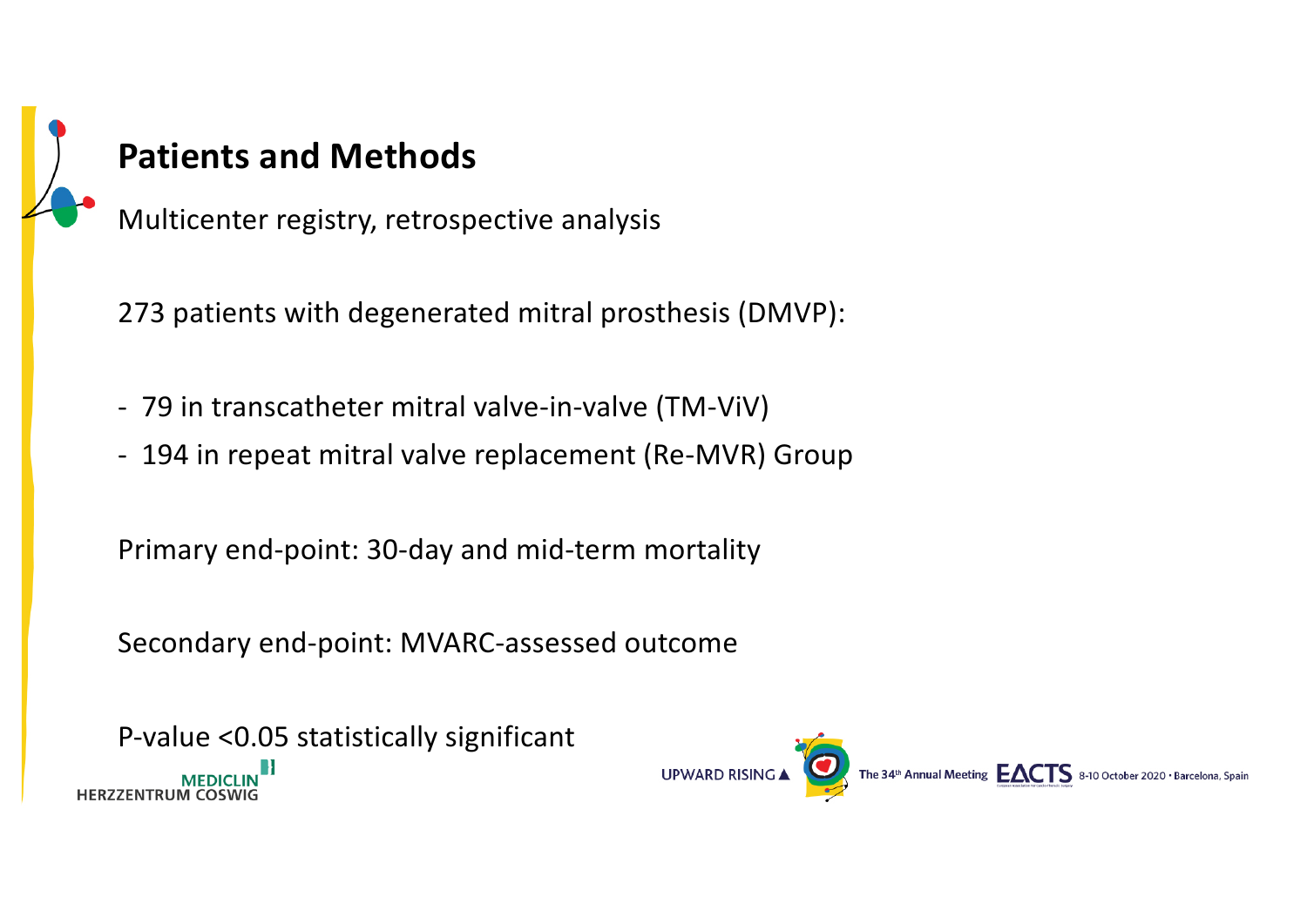## **Conclusion-supporting results**

| <b>Variable</b>                                                                         | <b>Group TM-ViV</b><br>$N = 79$ | <b>Group Re-MVR</b><br>$N = 194$ | p-value  |  |  |  |  |
|-----------------------------------------------------------------------------------------|---------------------------------|----------------------------------|----------|--|--|--|--|
| EuroScore I (%)                                                                         | $32.9 \pm 18.6$                 | $18.4 \pm 17.2$                  | < 0.0001 |  |  |  |  |
| <b>Distribution of EuroScore II</b><br>$low < 4\%$<br>intermediate 4-8%<br>high $> 8\%$ | 10.1<br>20.3<br>69.6            | 24.7<br>25.3<br>50.0             | 0.0057   |  |  |  |  |
| <b>Duration of procedure (minutes)</b>                                                  | $83.5 \pm 32.7$                 | $241.9 \pm 87.2$                 | < 0.0001 |  |  |  |  |
| <b>Duration of ventilation (hours)</b>                                                  | $29.9 \pm 100.7$                | $79.6 \pm 342.7$                 | < 0.0001 |  |  |  |  |
| <b>ICU-LOS</b> (days)                                                                   | $3.96 \pm 5.86$                 | $7.23 \pm 13.04$                 | 0.0026   |  |  |  |  |
| 30-day mortality                                                                        | 9(11.40)                        | 25 (12.90)                       | 0.8413   |  |  |  |  |
| <b>Mid-term mortality</b>                                                               | 7(8.90)                         | 18 (9.30)                        | 1.000    |  |  |  |  |
| Values are mean ± SD; n (%). ICU= intensive care unit; LOS= length of stay              |                                 |                                  |          |  |  |  |  |

| Tricuspid regurgitation (TR)-related 30-day mortality (%) | No/mild TR             | $\geq$ moderate TR                                                              | p-value |  |
|-----------------------------------------------------------|------------------------|---------------------------------------------------------------------------------|---------|--|
|                                                           | 7.34                   | 23.6                                                                            | 0.0002  |  |
| <b>MEDICLIN</b><br><b>HERZZENTRUM COSWIG</b>              | <b>UPWARD RISING ▲</b> | The 34 <sup>th</sup> Annual Meeting $EACTS$ 8-10 October 2020 · Barcelona, Spai |         |  |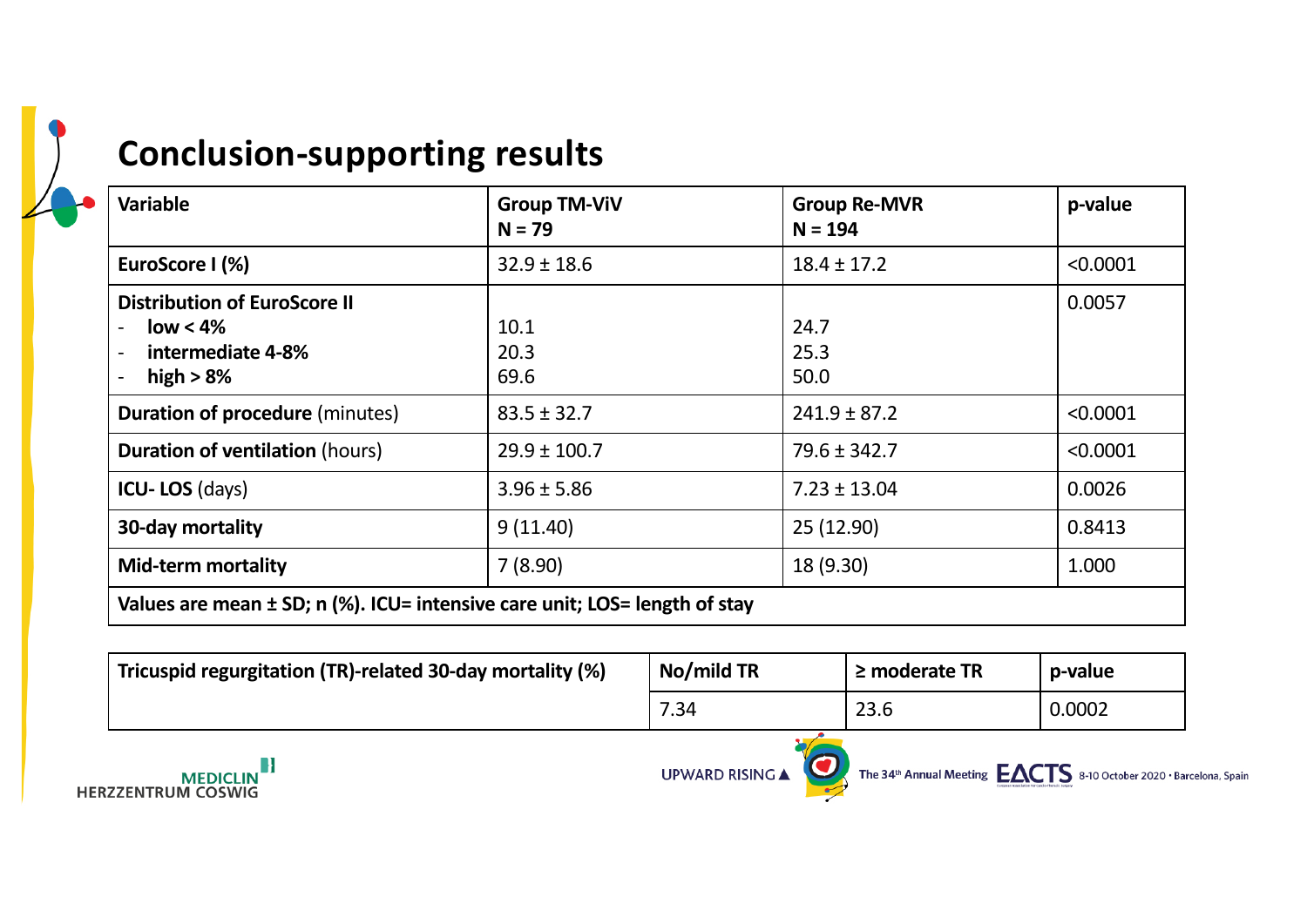

Transcatheter mitral valve-in-valve implantation in high-risk patients:

- can be performed alternatively to repeat surgery without increased mortality
- provides procedure shortening-related clinical benefit
- should be combined with tricuspid valve intervention to reduce mortality